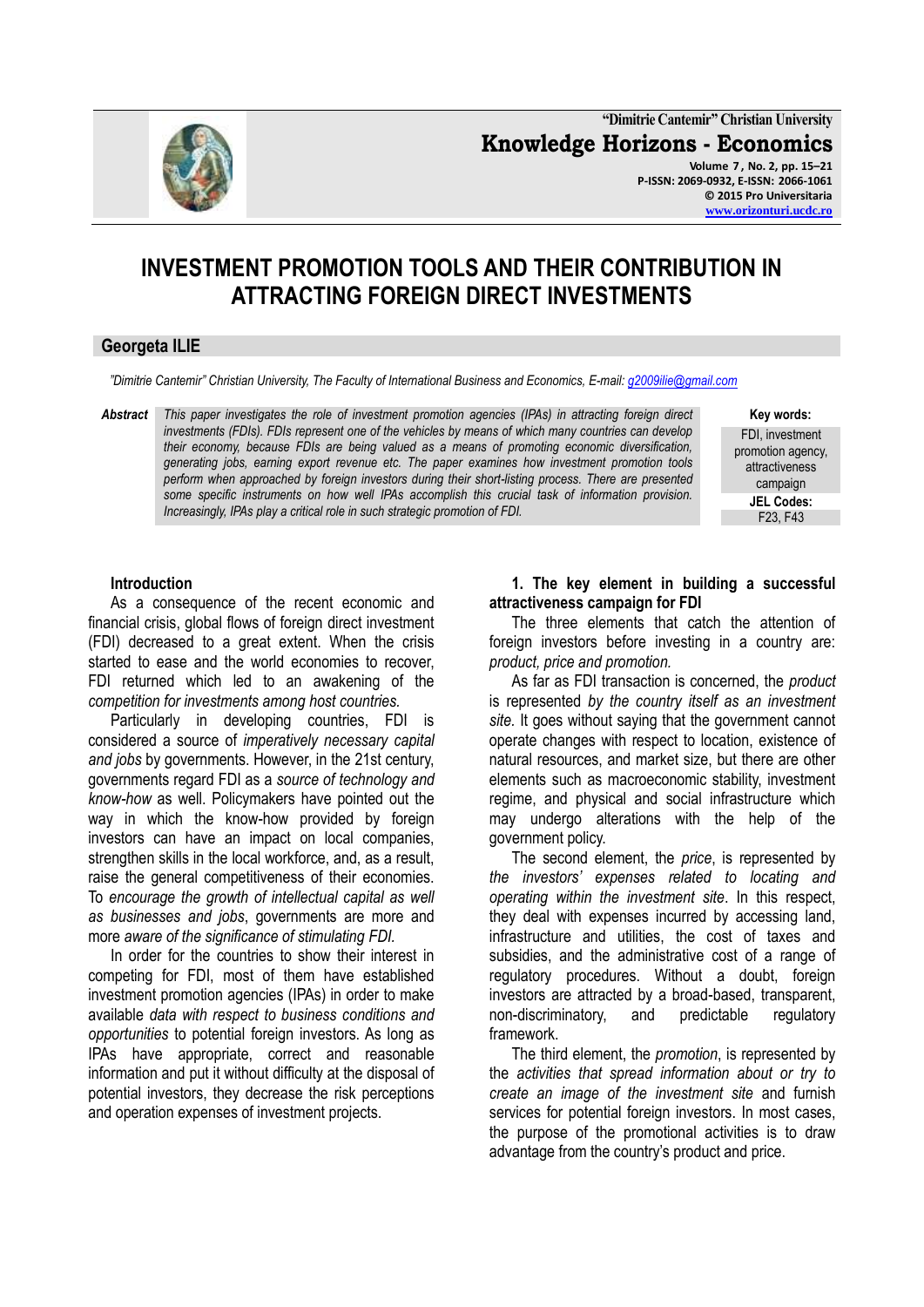Certain specialists claim that a country can actually make the most of a successful promotion campaign only when the product and price are appropriate. For example, in countries such as Singapore, Malaysia and Ireland which provide suitable business environments, the promotion proved to be an important supplement in *increasing or accelerating the inflow of FDI.* As well as that, as one of the most important roles of the investment promotion agencies (IPAs) may be to grow the investment climate, *promotion can facilitate getting the appropriate product and price*, therefore improving the image of the country.

It is worth mentioning that the *investment promotion agencies (IPAs)* are not the only means to attract foreign investments. In this respect the *investment code* and *the tax incentives* also play very important roles by this paper aims to provide a detailed presentation of IPAs only.

## **2. The need for good investment facilitation in an economy**

As of 2008, the global market for foreign direct investment (FDI) has decreased by almost 40 percent from an all-time record high of US\$1.9 trillion. Nations that consider FDI an *instrument of economic development, job creation, and industrial progress* at this moment have to compete for much less, however not less than US\$1 trillion. In 2010, an exceptional fact happened, more precisely, developing and transition economies took most of this FDI, showing their rising capacity to compete worldwide.

As revealed by an analysis of 30,000 high valueadded FDI projects, the investors were considerably influenced in their decision to locate in one economy or another by the *government-provided information and support.*

This fact is meant to facilitate the investment. As a rule, this is a role played by a public investment promotion agency (IPA). A study carried out by the University of Oxford has revealed that if *one dollar is spent on investment promotion this leads to an increase of FDI inflows by 189 dollars and that if 78 dollars are spent on investment promotion this creates an additional job by a foreign affiliate.*

IPAs play a crucial role as they have the ability to persuade the investors even if they seem reluctant in the beginning by means of efficient communication, carefully prepared information and outstanding customer service. As revealed by a survey of executives charged with site selection duties, 47 percent pointed out a *high chance that they would use the IPA Web site,* and 83 percent claimed they usually *make direct inquiries with IPAs* throughout the site selection procedure.

On the other hand, according to Global Investment Promotion Best Practices (GIPB) *80 percent of national IPAs prove to be unsuccessful in taking action to investors needs for information*, which result in losing important opportunities to win FDI. <sup>1</sup>

In this respect efforts have to be made by the governments to increase *the competitiveness of their IPAs in order to trigger greater FDI inflows.* 

## **3. Investment Promotion Agencies (IPAs)**

There are nations such as Brazil, China and Russia which seem not to feel the need of a strong promotion effort in order to attract FDI. Of course, in such case, we deal with nations *with large local markets or natural resources.*

On the other hand, in case of the *smaller nations and those whose image is not very inviting* even if the investment climate may be in fact better than expected, promotion plays a crucial role in increasing inward FDI. Especially smaller countries can take full advantage from *pro-active promotion* so as to become noticeable for the potential foreign investors.

Among the most successful IPAs at attracting FDI at the international level are the Irish Investment Development Agency and Singapore Economic Development Board. Unfortunately not all the IPAs prove to live up to expectations.

This happens irrespective of the fact that a country has a good product to be made available to potential foreign investors. In such case, the government has to deal with a wide range of strategic and institutional challenges in order to set up successful IPAs.

Eventually, the key elements to be considered by the policy makers are:

• the suitable combination of *investment promotion techniques* derived from an appropriate *investment promotion plan*, and

 the *suitable organizational structure* for the investment promotion purpose.

In order to have an appropriate promotion plan, it is essential to have a clear picture of the *object of promotion* and also of the *method of promotion*.

• The object of promotion is established depending on the *assets of the country* and the *business opportunities* desired by the foreign investors. The choice related to the object of promotion is made rapidly and, as time passes, it may be reviewed and adiusted when necessary.

 As for the method of promotion, there is a combination of four elements that must work properly,

1

<sup>1</sup> World Bank Group (2012), *Global Investment Promotion Best Practices 2012,* available on https://www.wbginvestmentclimate.org /uploads/Global%20Investment%20Promotion%20Best%20Practice s\_web.pdf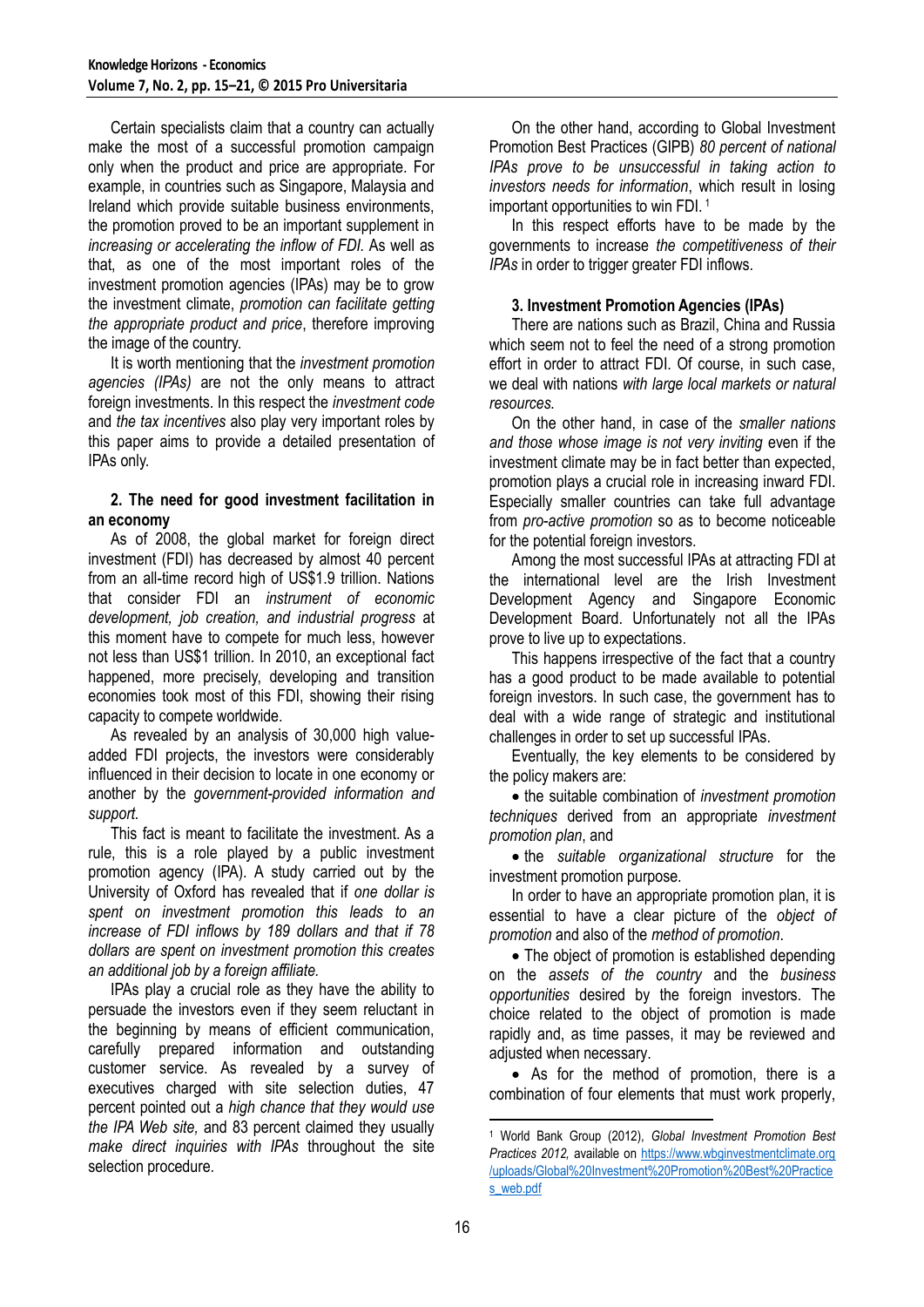namely: *image building, investment generation, investor servicing and policy advocacy*. These depend on the requirements of a country at a certain moment, the local and international economic environment, and resources and priorities of a government.

The moment we have a clear image of the investment promotion plan, it is essential to have an appropriate *institutional and organizational structure* of an IPA.

As there is not a generally available solution in order to develop the best possible structure, at the international level there has been established a set of principles in order for the IPA to be successful:

 An IPA must have a *proper governance mechanism,* 

 An IPA should have *relationships with other entities* whose assistance is necessary in order to put its plan into practice

An IPA cannot function effectively without a solid *legal basis* and *clearly defined authorization.* The legal instrument used should offer its *authority, powers* and *control measures*. Also, it should identify its *functions* and *responsibilities*, external structure including *connections* with the *government and the private sector*, the composition and selection process of its board, *staffing* and reporting arrangements, and the way it is to be *funded*. Previous experience has revealed that the most successful IPAs are statutory bodies, and the strongest of those are set up under an act of parliament. In contrast, government decisions or decrees are regularly weaker since they can be easily overturned, abandoned or altered with government or policy changes.

## **4. The potential of Online Investment Promotion**

An IPA's Web site is a chance to provide the best image of a country's economy. The impact provided by the Web is very valuable whether we deal with a developed or developing economy.

In spite of this well-known fact, many IPAs do not take full advantage of this opportunity, although there is evidence that progress has been made since 2009. What these sites lack is not attractiveness but the *business information* needed by foreign investors.

*Almost all the IPAs worldwide are present online*; even low-income and remote economies have their own Web sites. In 2012 The Global Investment Promotion Best Practices (GIPB) assessed 189 Web sites and *62 percent were considered best practice* or *good*. However, more that 20 percent of the IPAs were considered weak or very weak as they lacked the information that investors seek.

In order to have a so called best-practice IPA Web site, IPAs must constantly come up with *more investorfriendly* means to display *information.* In this respect it is essential that the visitors to be able to find the needed information in a quick and simple manner and, also, not to create confusion for the visitors. Without a convincing Web presence, IPAs could be abandoned prematurely from the site selection process. There are cases in which investors select an unappealing location but for which they have complete information in the detriment of a more attracting one.

In spite of the fact that nowadays in all regions of the world highly competitive IPA Web sites can be found, the investors seem to be more interested in those coming from *OECD countries*. In the top *10 Web sites in the world*, eight of them are from OECD economies: *ABA*–Invest in Austria; *CzechInvest* (Czech Republic); *Austrade* (Australia); *Germany* Trade and Invest; Invest in *Denmark*; Invest in *Spain*; Investment Support and Promotion Agency of *Turkey*; *PRONicaragua* (Nicaragua); Department of Investment Services (*Taiwan*, China); 10. *Hungarian* Investment and Trade Development Agency.

As illustrated in Table 1, nowadays all regions have several IPAs with world-class Web sites.

| <b>IPA</b> location | Region                             | Selected areas of best<br>practice                | <b>Benefits to potential investors</b>                                                               |  |  |
|---------------------|------------------------------------|---------------------------------------------------|------------------------------------------------------------------------------------------------------|--|--|
| Taiwan, China       | East Asia and the<br>Pacific       | Core location data,<br>organizational information | Makes available complete details regarding the<br>location, and the way in which the IPA can support |  |  |
| Turkey              | Europe and Central<br>Asia         | Quality of design, navigation                     | Easily-found helpful information and the sites has<br>elements that catches the investor's attention |  |  |
| Nicaragua           | Latin America and<br>the Caribbean | Downloadable sector<br>information                | The user may go over the information effortlessly                                                    |  |  |
| Tunisia             | Middle East and<br>North Africa    | Business focus, international<br>languages        | Potential investors can effortlessly use the site                                                    |  |  |
| Austria             | OECD high-income                   | Sector content, promotional<br>effectiveness      | Appropriate information on sectors. Case studies<br>show the location's strong track record          |  |  |

## *Table 1.* Top Web Site in Each Region of the world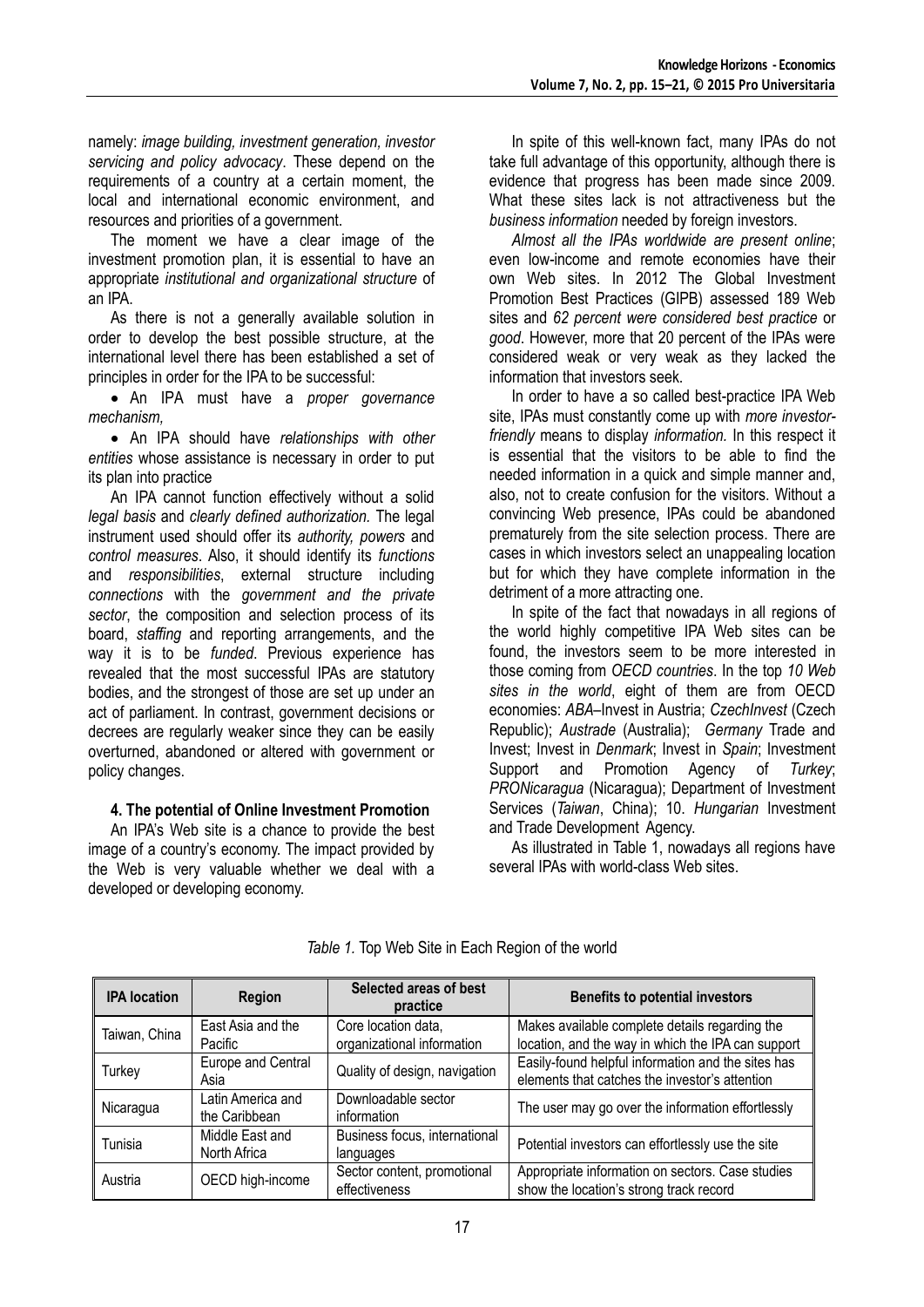| <b>IPA</b> location | <b>Region</b>      | Selected areas of best<br>practice               | <b>Benefits to potential investors</b>                                                                  |  |  |
|---------------------|--------------------|--------------------------------------------------|---------------------------------------------------------------------------------------------------------|--|--|
| Bangladesh          | South Asia         | Graphic content, data fully<br>sourced and dated | Is convincing in claiming that IPA is seriously<br>focused on business and that information is reliable |  |  |
| Mauritius           | Sub-Saharan Africa | Contact information, ease of<br>use              | Uncomplicated site. Unambiguous information on<br>contact for further assistance                        |  |  |

*Source:* World Bank Group (2012), *Global Investment Promotion Best Practices 2012*, available on [https://www.wbginvestmentclimate.org/uploads/Global%20Investment%20Promotion%20Best%20Practices\\_web.pdf](https://www.wbginvestmentclimate.org/uploads/Global%20Investment%20Promotion%20Best%20Practices_web.pdf)

As a rule, IPAs have access to all the information needed by potential foreign investors. In order for IPAs to have this information available, governments provide data and analysis with respect to *labour, infrastructure, transport, taxes, regulation, and other business-critical factors.* This information cannot be provided by the private sector, either because they do not have access to the same sources or because they find it way too expensive.

In this respect, IPAs need to find out the information sought by potential foreign investors, set up *links* with the government sources of that information, regularly gather brand new information, and present it in a way that is full, easy to get to and promotionally valuable.

Studies have revealed that IPAs that *target sectors* attract more FDI than those that do not, which is why it is so important to identify a *few sectors of main concern to national development and concentrate on them.*

In order to exemplify the above mentioned information, from the home page of Singapore's Economic Development Board, a single click will take a visitor to a micro-site for each of EDB's 20 priority sectors. Each of these micro-sites provides a promotional video, a sector profile, industry news, fact sheets, and testimonials from content investors in that sector. In addition to this, so as the visitor not to get lost navigating this wide-ranging information, there is a menu on the right-side of the micro-site and, with a single click, the visitor can get to the same information in any other priority sector.

### **5. The role of substantive content of IPA web sites for a successful attractiveness campaign**

The assessment of the Web sites has been made taking into consideration four elements: *information architecture, design, content, and promotional effectiveness.*

As far as potential investors are concerned, the *content*, namely the *business information*, is the most important element whereas the *promotional effectiveness* seems to be less important. With respect to *architecture* and *design*, these are necessary as well but not essential.

In order to have an *excellent content,* time is necessary to collect or research information referring to *the factors which influence business decisions in a location*, and, then, later maintenance from a dedicated staff member so as to keep it up to date. The information provided must include an *economic and political profile of the country,* information on *government regulations and support,* a full description of the *steps and costs to establishing and operating a business*, and possibly, most significantly, *complete sector profiles.*

At first, it is necessary to fully understand the sector-specific business opportunities and challenges for the potential investor. So as to *influence investment decisions*, IPAs must provide details related to *markets, value chains, production processes, cost drivers, industry players, relevant public policy, innovations, trends and the advantages and disadvantages in each priority sector*. In order to be regarded as a reliable partner by potential investors and to encourage them to contact IPA with real investment projects, IPAs must provide all this information.

Lately, there have been cases in which *IPA Web sites provide inviting architecture and design* but they failed to offer *content and promotional effectiveness.* Although there seems to be a trend, this proved to be totally unsuccessful as the investors seek high quality information. On the other hand, if the information is not provided in a likeable manner, the impact is low and the promotional opportunity may be lost.

The promotional effectiveness of sector content may be increased to a great extent by means of the *interactive tools.* It has been proved that marketing language is not sufficient. The information has to be clearly and succinctly presented. In this respect, it is very helpful to provide visual aids, such as maps and charts, and interactive Web features, such as databases and report generators.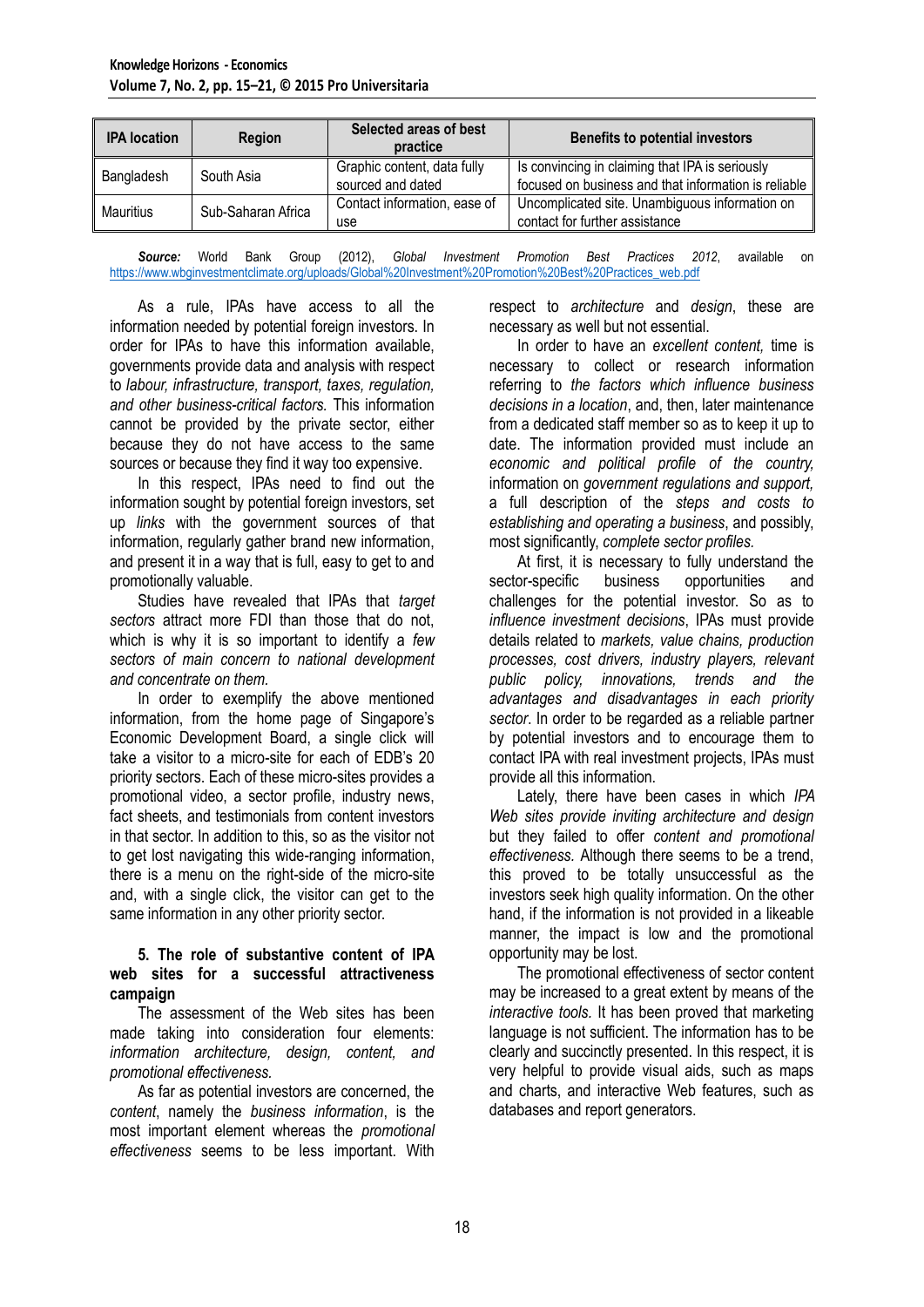## **6. The best practices for a successful FDI attractiveness campaign**

There are cases in which IPAs market their locations online with well-presented, carefullyresearched, and appropriate information that attract even those investors who otherwise would not show interest in their economy.

The competition becomes increasingly stiff, that is the reason why in order to be ready for action, IPAs should take the following measures:

- *The Web site should be the main promotional and facilitation instrument.* This is a time and money consuming means to approach the investors. For this reason it is vital to present essential information in an efficient manner bearing in mind that visiting a Web site is regularly a foreign investor's first contact with an IPA and efforts should be made in order not to be last one. Otherwise a web site may put off a potential investor without even knowing the lost opportunity.
- *The Web site should be maintained properly.* Once a web site is created, it is required experienced staff in order to update the Web site and to make the sales proposition as tempting as possible.
- *The Web site should anticipate investors' information requirements.* It is necessary to make available detailed information related to cost and quality in all key sectors.
- *The Web site should display the location online.* This includes the latest and wellsourced statistics, testimonials, news stories, and pictures so as to encourage investors that the location needs more attention.
- *The Web site should have suitable information architecture and design* in order to not to be very complicated for the investors to use and for the staff to maintain.

| Web site aspect                     | <b>Best practice</b>                                                                                                                                                                                                               |  |  |  |  |  |  |
|-------------------------------------|------------------------------------------------------------------------------------------------------------------------------------------------------------------------------------------------------------------------------------|--|--|--|--|--|--|
| Sector<br>Information               | Research significant information, and provide it by means of a convincing mix of charts, tables and text                                                                                                                           |  |  |  |  |  |  |
| Promotional<br><b>Effectiveness</b> | Make available lists and case studies of precedent investors. Where possible, provide a testimonial from the<br>company, and say why the location was chosen                                                                       |  |  |  |  |  |  |
| Core Information                    | Provide information related to essential aspects of the location: macro data, the labour market, infrastructure,<br>etc.                                                                                                           |  |  |  |  |  |  |
| Contact<br>Information              | Give email addresses and telephone numbers in international format, with sector contacts preferably                                                                                                                                |  |  |  |  |  |  |
| Clarity of<br>Purpose               | Provide only data linked to investment promotion; focus text, graphics on the location's business potential                                                                                                                        |  |  |  |  |  |  |
| Navigation Ease                     | An IPA site should be easy to use: Adopt simple top bar or side bar menus                                                                                                                                                          |  |  |  |  |  |  |
| Reading Ease                        | Use a conventional and professional font at medium size (e.g. Arial, Verdana) so text could be read without<br>any effort                                                                                                          |  |  |  |  |  |  |
| Credibility of<br>Information       | All information should contain references and have a reliable source                                                                                                                                                               |  |  |  |  |  |  |
| Currency of<br>Information          | Information should be kept up to date, and sources should include these dates                                                                                                                                                      |  |  |  |  |  |  |
| Web Prominence                      | Web sites should be easy to find through common search engines such as Google, either by organic search<br>(preferred) or by pay-per-click ads.                                                                                    |  |  |  |  |  |  |
| Corporate Roles<br>& Support        | There should be available information on what kind of assistance IPI staff can provide to investors                                                                                                                                |  |  |  |  |  |  |
| Use of Graphics                     | Graphics should be relevant to content, attractive but not excessive, and should enhance the user experience<br>Graphics should be applicable to content, appealing but not unnecessary, and should improve the user<br>experience |  |  |  |  |  |  |
| Downloads                           | Providing pdf downloads of information allows users to more easily print and distribute Web site information<br>Providing pdf downloads of information allows users to print and distribute Web site data without any difficulty   |  |  |  |  |  |  |

|  |  |  | Table 2. The best practices for a successful FDI attractiveness campaign |  |
|--|--|--|--------------------------------------------------------------------------|--|
|  |  |  |                                                                          |  |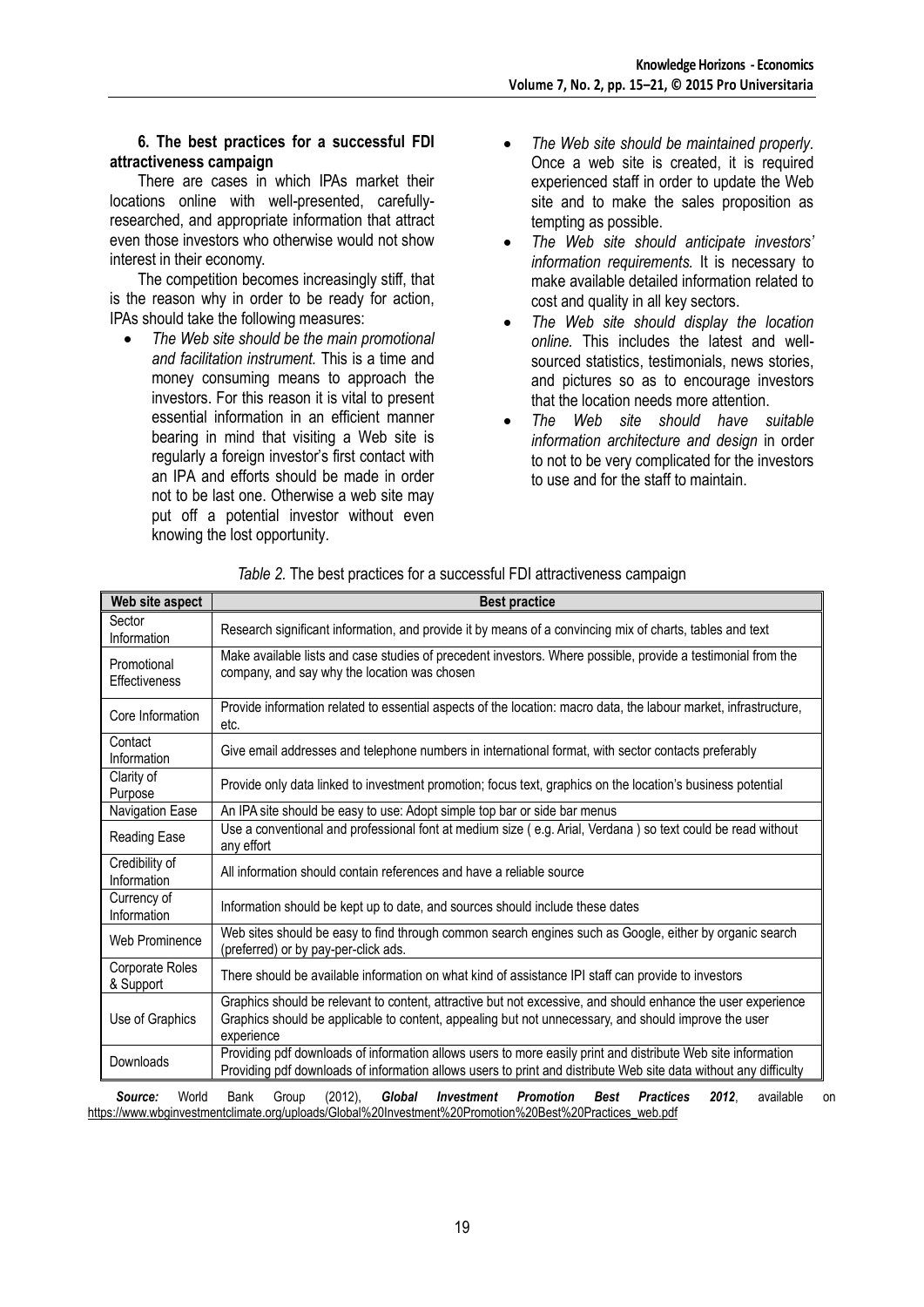## **7. Investment promotion in Romania**

As of 2015, *the Department for Foreign Investments and Public-Private Partnership* (DFIPPP) has been responsible for the promotion of FDI in Romania. This is a specialized body of the central public administration which has legal personality and is part of the apparatus of the Government.

DFIPPP represents the Government's key instrument in developing most important investment projects and Romania's "*one-stop-shop*" for foreign investors under the direct management of the Prime Minister, accountable for FDI promotion and attraction in Romania.

DFIPPP makes available a great variety of investor-focused and result-oriented services, in full confidentiality, reliance and total commitment, in order to make Romania the main destination of choice in the region for FDI.

*DFIPPP services* include as follows:

- making available general data on legal framework, investment environment, on most important business sectors and locations;
- it represents the most important interface with public authorities (central/local) in project relevant areas;
- assisting companies which take into account engaging with the Romanian market or developing their current units
- Adapting company's requirements to the local resources and prospects including identifying local providers;
- consultancy and assistance for project implementation during all phases of the decisional course of action;
- helping foreign investors with site selection and local contacts; and
- first-rate "after-care" services for companies already present on the local market.<sup>2</sup>

The site of DFIPPP, http://dpiis.gov.ro, provides data with respect to: market and location, Romania's scores for doing business in 2015, economic perspective, taxation, establishing a company, labour market, foreign investors' rights, investment incentives, investment opportunities and most important sectors, international relations. Further details on the opportunities of FDI in Romania are provided by [http://www.doingbusiness.ro](http://www.doingbusiness.ro/)

## **8. Conclusions**

Each country has its own manner of attaching importance to these IPAs in their effort to promote the country to potential foreign investors. In case in which IPAs fail to provide the expected information, foreign investors consult specialized consultancy companies.

On the other hand, there are IPAs that do everything: establish *relations with foreign investors intervene between investors and certain government ministries or* even negotiate incentives with the potential foreign investors.

However, the success of an IPA in strategic FDI promotion does not depend only on its technical capacity and positioning within the government structure, but is also related to *country's general bargaining power.* The assets of the country which influence the final decision of the potential investors are: market size; geographical location, human capital and science and technology infrastructure.

It goes without saying that the success of an IPA is directly connected to the economic development of the country. For example, in countries where the unemployment is very high, an IPA could concentrate mainly on promoting labour intensive activities, such as retail and manufacturing activities.

All things considered, it is essential to draw attention to the fact that regardless of their increasing value, *IPAs are not the only elements involved in FDI promotion.* They facilitate the mobilisation of various stakeholders, including the *private sector*, and guaranteeing consistency between a country's development aims, FDI strategy and innovation policy. The success of an IPA depends on the *scope of its activities, its political visibility*, *and its capacity to bring together public and private assets to tackle foreign investment.*

#### **References**

Ilie, Georgeta (2012), *Foreign Direct Investments*, Prouniversitaria Publishing House, Bucharest, Romania Sun, Xiaolun (2002), *How to Promote FDI? The Regulatory and Institutional Environment for Attracting FDI,* Foreign Investment Advisory Service, United Nations, available on [http://unpan1.un.org/intradoc/groups/public/documents/](http://unpan1.un.org/intradoc/groups/public/documents/un/unpan006349.pdf) [un/unpan006349.pdf](http://unpan1.un.org/intradoc/groups/public/documents/un/unpan006349.pdf) Zimmermann, Jörg; Sofka, Wolfgang; Hervas,

Fernando (2013), *Attracting Foreign Direct Investment without Weakening Domestic Firms,* Policy Brief September 2013, European Commission, available on [https://ec.europa.eu/jrc/sites/default/files/attracting\\_forei](https://ec.europa.eu/jrc/sites/default/files/attracting_foreign_direct_investment_without_weakening_domestic_firms.pdf) [gn\\_direct\\_investment\\_without\\_weakening\\_domestic\\_fir](https://ec.europa.eu/jrc/sites/default/files/attracting_foreign_direct_investment_without_weakening_domestic_firms.pdf) [ms.pdf](https://ec.europa.eu/jrc/sites/default/files/attracting_foreign_direct_investment_without_weakening_domestic_firms.pdf)

United Nations Conference on Trade and Development (2014), *World Investment Report, Investing in the* 

**<sup>.</sup>** <sup>2</sup> http://dpiis.gov.ro/new\_dpiis/en/